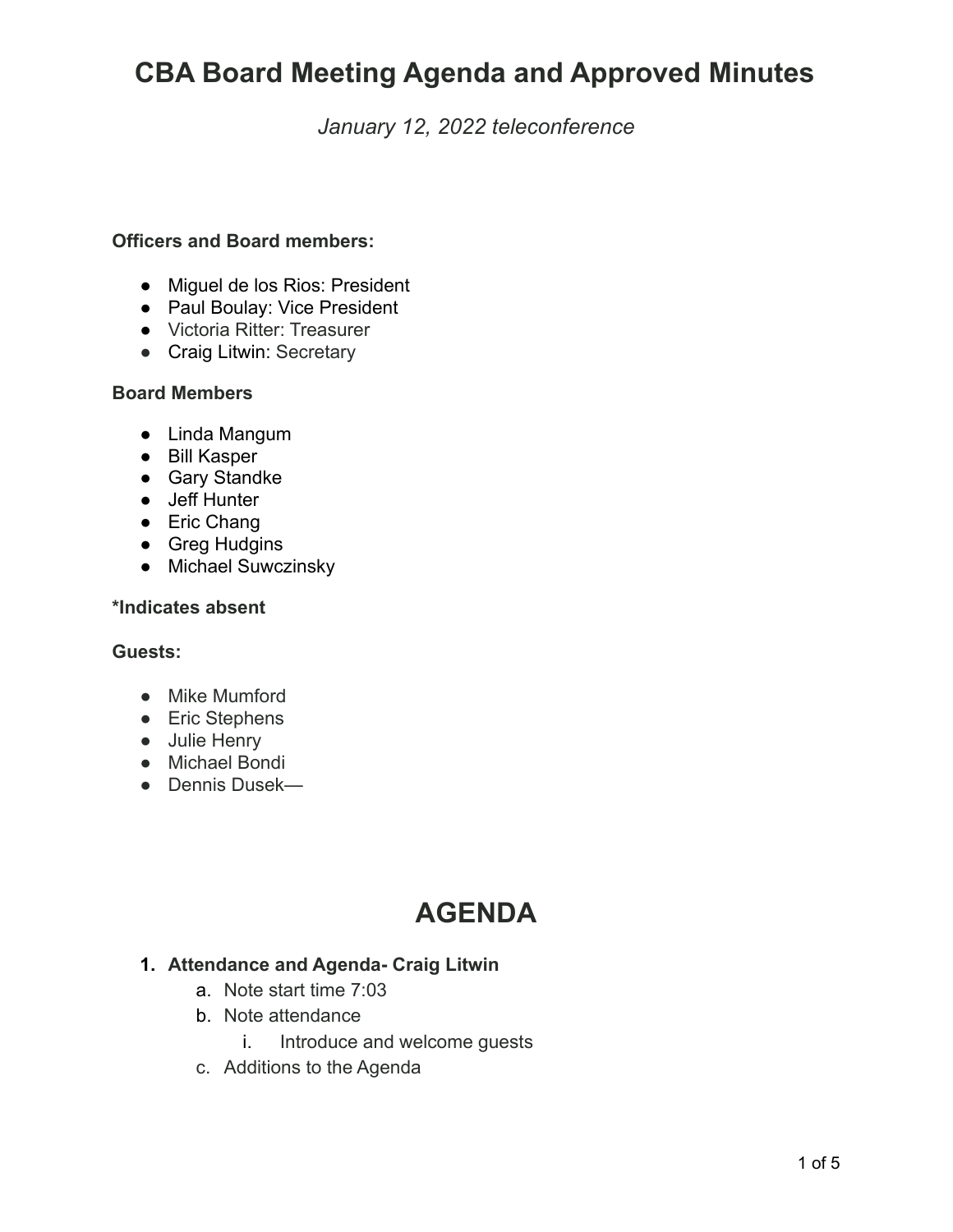*January 12, 2022 teleconference*

d. Approval of November 2021 Board of Directors minutes (Draft minutes sent in email) **ACTION: Motion to approve by Bill Kasper and second by Linda Mangum for a second.**

### **2. Officer's Reports**

- a. President's Report
- b. Treasurer's Report

### **3. Committee Reports:**

- a. 2022 Spring Conference Committee
	- i. Julie Henry
		- 1. Discussion about Covid health order and how we are planning to proceed. It is agreed that we will be providing refunds to anyone with Covid who cannot attend. We do not want people ill at the conference. We also discussed if Claudio can make it and alternatives if he cannot. Jan 20 is the deadline for publicising any updates in the next print magazine.
- b. 2023 Spring Conference- It will likely have to be at a different place than Vista since they want to see a successful Spring Conference before hosting Spring Conference. Considering CBA needs as much runway as possible to organize Spring Conference we must take action right away to find a new place.- Perhaps a Junior College or a County fairgrounds would work. Ventura County Fairgrounds were mentioned as a fantastic area. CSU Monterey Bay could be considered. CBA would like to have it in the South if we can find a place.
- b. Merchandise Committee
	- i. Jeff, Dan, Gail, Michael
		- 1. Jeff gave us an update on the status of our store. He asked the board to promote the Ebay store through Facebook and other networks.
		- **2. ACTION: Craig to work with Jeff on the next Enewsletter promotional piece.**
		- **3. ACTION: Store put on the ribbon on the top versus threaded within or more prominent location. Craig to talk to Jeff about its placement.**
- c. Magazine Committee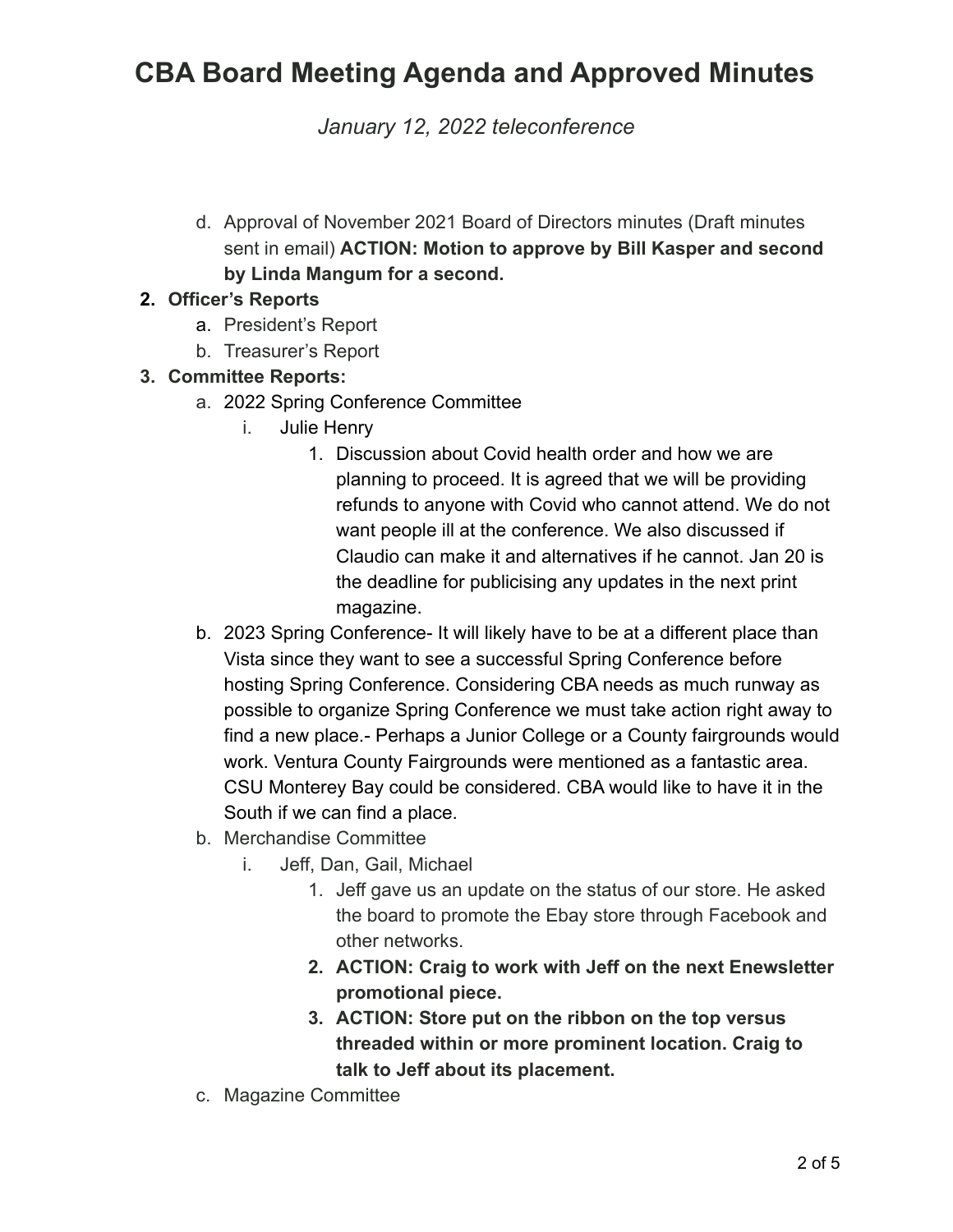*January 12, 2022 teleconference*

- i. Editor-Mike Mumford
	- 1. See Editor's Report below
- d. Website Committee
	- i. Mike, Paul
		- **1. ACTION- Get Spring Conference to the top**
		- **2. ACTION- Craig to contact Paul about website support through Spring Conference**
- e. Membership, Fundraising, and New Sources of Revenue Committee
	- i. Craig, Paul
- f. Marketing Committee
	- i. Needs Chair
- g. Education Committee
	- i. Dan, Victoria, Dennis, Mark
	- ii. The President has moved forward with the education committee being comprised of three different leader focused on:
		- 1. Education and Curricula
		- 2. Events and Equipment
		- 3. Professional Blacksmiths
- b. Safety Committee
	- i. Eric Stephens
		- 1. He will be back in mid-February
- h. Grants committee
	- i. Cova Conference in the Ukraine
	- ii. Date is October 14, 15, 16
- i. Zoom Committee
	- i. Victoria and Michael
		- 1. There are many different classes coming up. Darryl Nelson, an American blacksmith icon, will be interviewed!
- 4. New Business:
	- a. Library Business
		- **i. ACTION: Craig to create an invoicing system for folks who do not return materials on time, email the lender, and call them to ask if they intend to return the item.**
- 5. Next BOD meeting
	- a. February 23, 2022- 7pm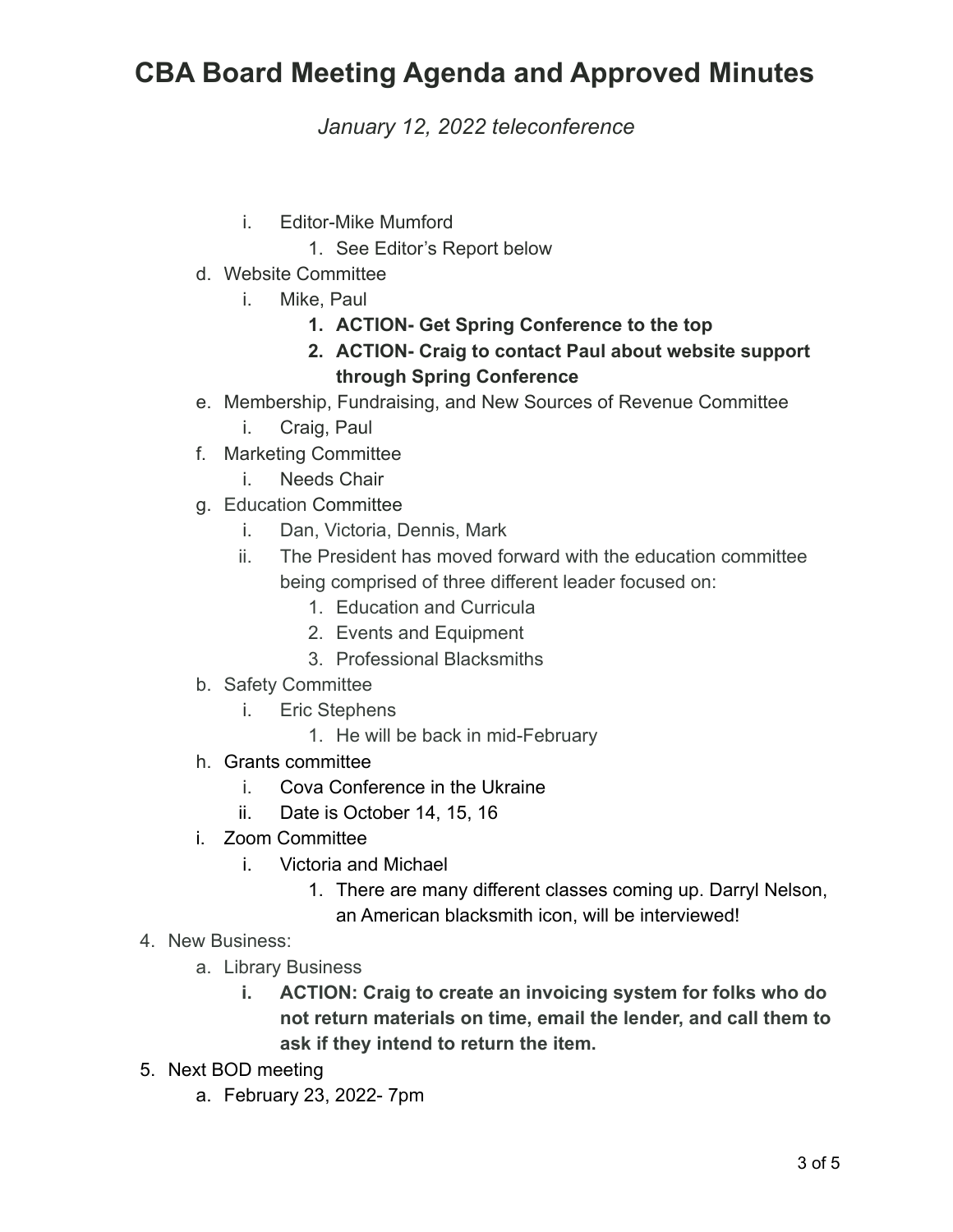*January 12, 2022 teleconference*

- b. Next meeting after that is Wednesday April 20, 2022 7pm
- 6. Move for adjournment
	- a. **Miguel moves and Greg seconds motion to adjourn. Passes unanimously.**

### **Editor's Report - Board meeting 12 Jan 2022 9 Jan 2022**

1. **Jan-Feb Editions:** All went out, roughly on time. Craig did a good job putting the E-Dition together and getting it out.

#### 2. **Mar-Apr Editions**:

The Mar-Apr edition will close inputs on Jan. 20. I'm tentatively planning (subject to re-direction from the officers/board) that the Mar-Apr edition will mostly contain Spring Conference info - conference details, education activities, schedule, etc. Much SC info is promised, and will be needed soon.

The online edition will contain feature articles looking back to the 2017 Spring Conference at Vista.

Most of the Mar-Apr online articles are done, or nearly done. I'm looking for a couple of late-comers that I'm expecting. The period from now through late January will be very busy, getting everything ready.

3. **Reprints**: In 2021, we were reprinted 44 times in other blacksmithing newsletters. in addition, several articles by Mark Aspery were printed that were credited to CBA - I think most of these came directly from Mark.

4. **New Articles:** As always, I would appreciate help finding articles. If you know of something that would make a good article, let me know so that I can chase it down.